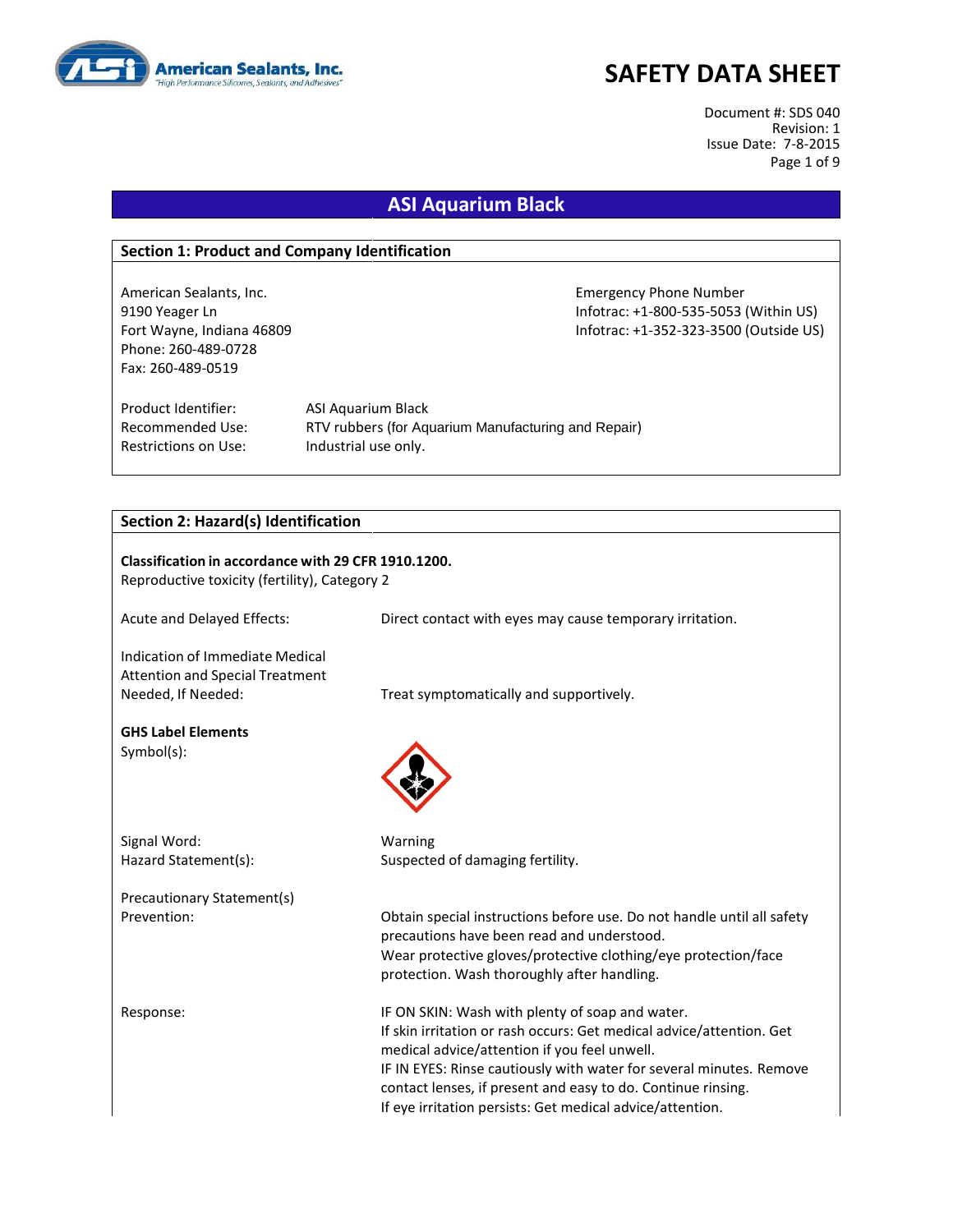#### Product Identifier: ASI Aquarium Black Document #: SDS 040

Revision: 1

Take off contaminated clothing and wash it before reuse.

Storage: Storage: Store locked up.

Disposal: Dispose of contents/container in accordance with local/regional/national/international regulations.

#### **Section 3: Composition/Information on Ingredients**

| <u>CAS</u>  | Component                               | Percent    |
|-------------|-----------------------------------------|------------|
| Proprietary | Alkoxysilane                            | $3 - 5$    |
| 556-67-2    | Octamethylcyclotetrasiloxane (Impurity) | ${}_{0.2}$ |

#### **Section 4: First-Aid Measures**

| Inhalation:   | IF INHALFD: Remove to fresh air.<br>Get medical attention if symptoms occur.                                                                                                                                                          |
|---------------|---------------------------------------------------------------------------------------------------------------------------------------------------------------------------------------------------------------------------------------|
| Skin Contact: | IF ON SKIN: Wash off with plenty of soap and water.<br>For minor skin contact, avoid spreading material on unaffected skin.<br>Get medical advice/attention if symptoms occur.<br>Take off contaminated clothing and wash before use. |
| Eye Contact:  | IF IN EYES: Flush eyes with water as a precaution. Remove contact lenses, if present and<br>easy to do. Continue rinsing.<br>If eye irritation develops and persists: Get medical advice/attention.                                   |
| Ingestion:    | Rinse mouth thoroughly with water.<br>Get immediate medical attention if symptoms occur.                                                                                                                                              |

| <b>Section 5: Fire-Fighting Measures</b>                                 |                                                                                                                                                                 |
|--------------------------------------------------------------------------|-----------------------------------------------------------------------------------------------------------------------------------------------------------------|
|                                                                          |                                                                                                                                                                 |
| Suitable Extinguishing Media:                                            | Use carbon dioxide, regular dry chemical powder, alcohol-resistant<br>foam, or water fog.                                                                       |
| Unsuitable Extinguishing Media:                                          | None known.                                                                                                                                                     |
| Specific Hazards Arising from the Chemical                               |                                                                                                                                                                 |
| <b>Hazardous Decomposition Products:</b>                                 | By heating and fire, harmful vapors/gases may be formed.                                                                                                        |
| Special Protective Equipment and<br><b>Precautions for Firefighters:</b> | Firefighters must use standard protective equipment including flame<br>retardant coat, helmet, gloves, rubber boots, and self-contained<br>breathing apparatus. |
| Specific extinguishing methods:                                          | Move containers from fire area if you can do so without risk.                                                                                                   |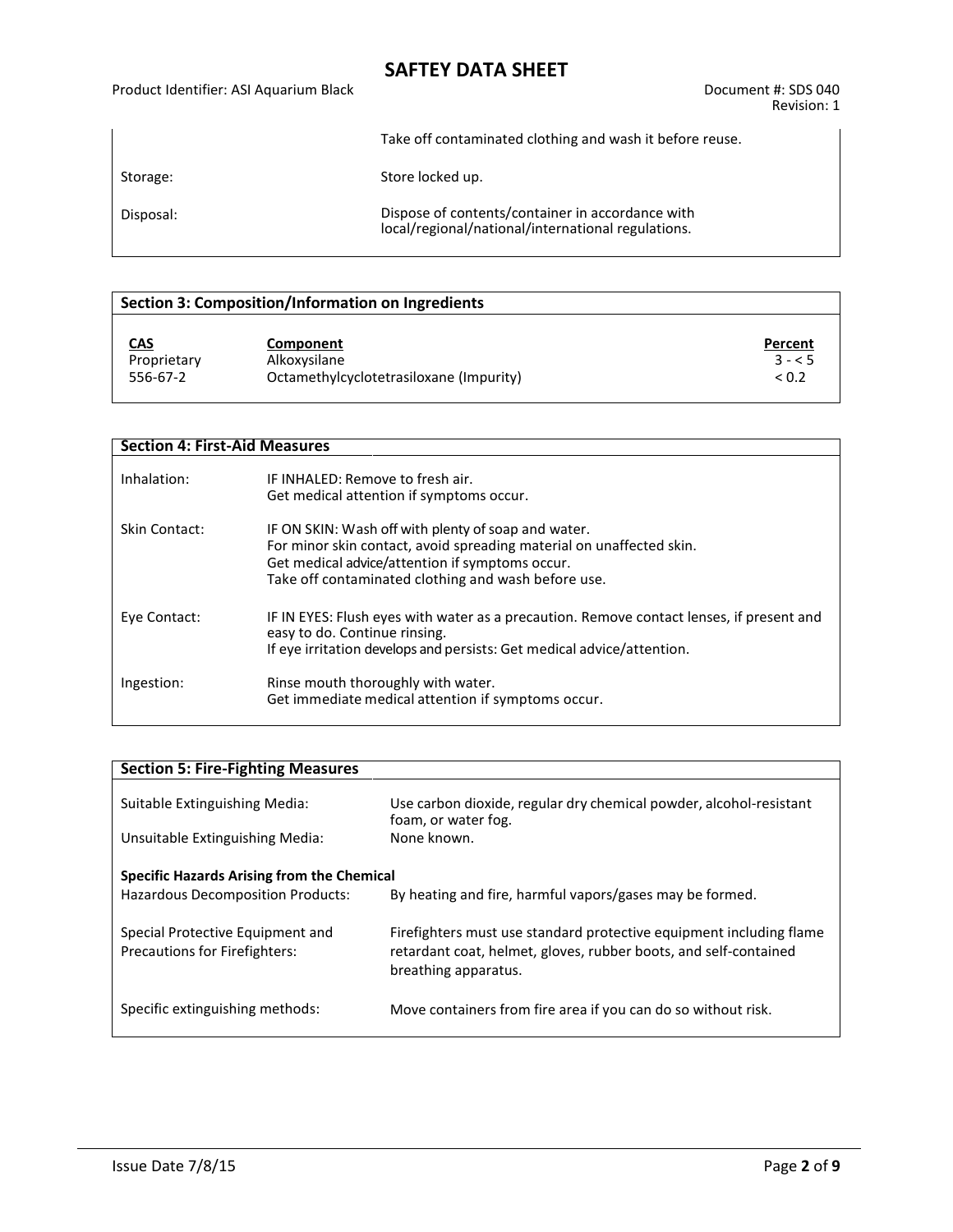### **Section 6: Accidental Release Measures**

| Personal Precautions, Protective<br>Equipment and Emergency Procedures: | Keep unnecessary personnel away.<br>Do not touch or walk through spilled material.<br>Ensure adequate ventilation.<br>Wear appropriate personal protective equipment.                                                                                                                                                                                                                                                                                                                          |
|-------------------------------------------------------------------------|------------------------------------------------------------------------------------------------------------------------------------------------------------------------------------------------------------------------------------------------------------------------------------------------------------------------------------------------------------------------------------------------------------------------------------------------------------------------------------------------|
| <b>Environment Precautions:</b>                                         | Prevent further leakage or spillage if safe to do so. Local authorities<br>should be advised if significant spillages cannot be contained.                                                                                                                                                                                                                                                                                                                                                     |
| Methods and Materials for Containment<br>and Cleaning Up:               | Eliminate sources of ignition.<br>Large Spills: Dike the spilled material, where this is possible. Cover<br>with plastic sheet to prevent spreading. Use a non-combustible<br>material like vermiculite, sand or earth to soak up the product and<br>place into a container for later disposal.<br>Small Spills: Wipe up with absorbent material (e.g. cloth, fleece).<br>Clean surface thoroughly to remove residual contamination.<br>Never return spills in original containers for re-use. |

| <b>Section 7: Handling and Storage</b> |                                                                                                                                                                                                                                                                                     |
|----------------------------------------|-------------------------------------------------------------------------------------------------------------------------------------------------------------------------------------------------------------------------------------------------------------------------------------|
|                                        |                                                                                                                                                                                                                                                                                     |
| <b>Precautions for Safe Handling</b>   |                                                                                                                                                                                                                                                                                     |
| Protective Measures:                   | Provide adequate ventilation. Use care in handling/storage. Obtain<br>special instructions before use. Do not handle until all safety<br>precautions have been read and understood.<br>Do not breathe mist or vapor.<br>Avoid contact with eyes and skin. Avoid prolonged exposure. |
| Advice on General Occupational         |                                                                                                                                                                                                                                                                                     |
| Hygiene:                               | Do not eat, drink, or smoke when using this product.<br>Wash thoroughly after handling.                                                                                                                                                                                             |
|                                        | Wash contaminate clothing before reuse.                                                                                                                                                                                                                                             |
| Conditions for Safe Storage, including |                                                                                                                                                                                                                                                                                     |
| any Incompatibilities:                 | Store locked up. Keep in original container and tightly closed.                                                                                                                                                                                                                     |
|                                        | Keep out of the reach of children.<br>Store in a cool, dry place out of direct sunlight.                                                                                                                                                                                            |
|                                        |                                                                                                                                                                                                                                                                                     |
| Incompatibilities:                     | Strong oxidizing agents, water, moisture                                                                                                                                                                                                                                            |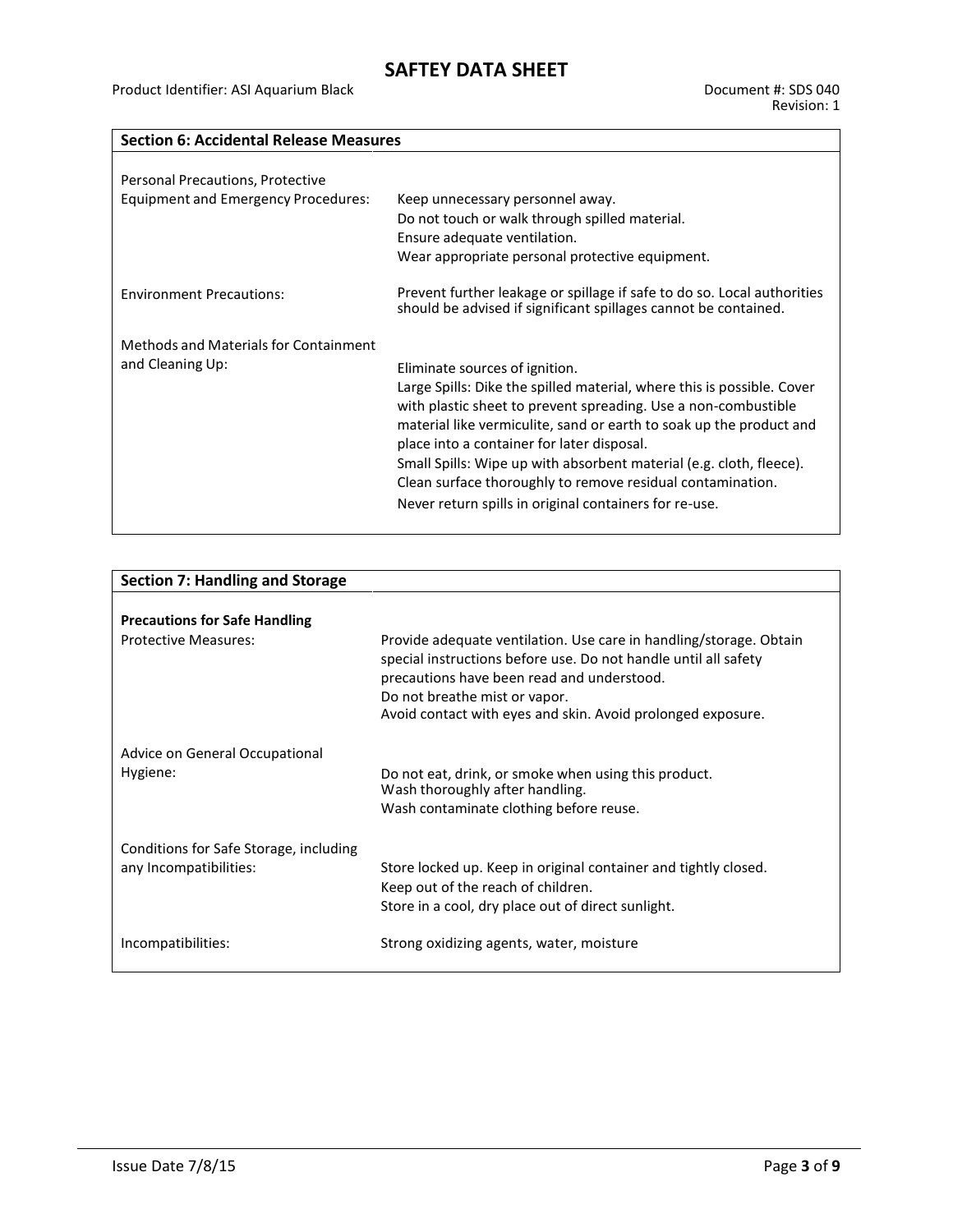$\overline{\phantom{a}}$ 

| <b>Section 8: Exposure Controls/Personal Protection</b>       |                                        |                                                                                                                                                                                                                    |                                                      |  |
|---------------------------------------------------------------|----------------------------------------|--------------------------------------------------------------------------------------------------------------------------------------------------------------------------------------------------------------------|------------------------------------------------------|--|
| <b>Component Exposure Limits</b>                              |                                        |                                                                                                                                                                                                                    |                                                      |  |
| <b>CAS</b>                                                    | Component                              |                                                                                                                                                                                                                    | <b>Exposure Limits</b>                               |  |
|                                                               |                                        |                                                                                                                                                                                                                    | ACGIH: 15 ppm STEL; 10 ppm TWA                       |  |
| 64-19-7                                                       | Acetic acid<br>(decomposition product) |                                                                                                                                                                                                                    | <b>OSHA Z-1:</b> 25 mg/m3 PEL; 10 ppm                |  |
|                                                               |                                        |                                                                                                                                                                                                                    | NIOSH: 37 mg/m3 STEL; 15 ppm<br>25 mg/m3 TWA; 10 ppm |  |
| <b>Appropriate Engineering Controls:</b>                      |                                        | Provide adequate general and local exhaust ventilation.<br>Provide eyewash station.<br>Pay attention to ventilation such as local exhaust, mechanical and/or<br>door open for at least 24 hours after application. |                                                      |  |
| <b>Individual Protection Measures</b><br>Eye/Face Protection: |                                        | Wear tightly sealed safety glasses according to EN 166.<br>Provide an emergency eye wash fountain and quick drench shower in<br>the immediate work area.                                                           |                                                      |  |
| <b>Skin Protection:</b>                                       |                                        | Skin should be washed after contact.                                                                                                                                                                               |                                                      |  |
| Hand Protection:                                              |                                        | Wear protective gloves. Wash hands before breaks and at the end of<br>workday.                                                                                                                                     |                                                      |  |
| <b>Respiratory Protection:</b>                                |                                        | If airborne concentrations are above the applicable exposure limits,<br>use NIOSH approved respiratory protection.                                                                                                 |                                                      |  |

| <b>Section 9: Physical and Chemical Properties</b> |                           |                                      |                         |
|----------------------------------------------------|---------------------------|--------------------------------------|-------------------------|
| <b>Physical State:</b>                             | Liguid                    | Appearance:                          | Paste                   |
| Color:                                             | <b>Black</b>              | <b>Physical Form:</b> Paste          |                         |
| Odor:                                              | Acetic acid odor          | <b>Odor Threshold:</b> Not available |                         |
| pH:                                                | Not applicable            | <b>Freezing/Melting Point:</b>       | Not applicable          |
| <b>Boiling Point:</b>                              | Not applicable            | <b>Decomposition:</b> Not available  |                         |
| <b>Flash Point:</b>                                | $>$ 141.8 °F ( $>$ 61 °C) | <b>Evaporation Rate:</b>             | $<$ 1 (Butyl Acetate=1) |
|                                                    | Closed cup (Does not      |                                      |                         |
|                                                    | sustain combustion)       |                                      |                         |
| <b>OSHA Flammability Class:</b>                    | Not classified as a       | <b>Vapor Pressure:</b>               | Negligible $(25 °C)$    |
|                                                    | flammability hazard       |                                      |                         |
| Vapor Density (air $= 1$ ):                        | $> 1$ (air=1)             | Density:                             | 1.03(25 °C)             |
| <b>Specific Gravity (water = 1):</b> Not available |                           | <b>Water Solubility:</b>             | Not soluble             |
| Log KOW:                                           | Not available             | Coeff. Water/Oil Dist:               | Not available           |
| KOC:                                               | Not available             | <b>Auto Ignition:</b>                | No data                 |
| Viscosity:                                         | No data                   | VOC:                                 | Not available           |
| Volatility:                                        | Not available             | <b>Molecular Formula:</b>            | Not applicable          |
|                                                    |                           |                                      |                         |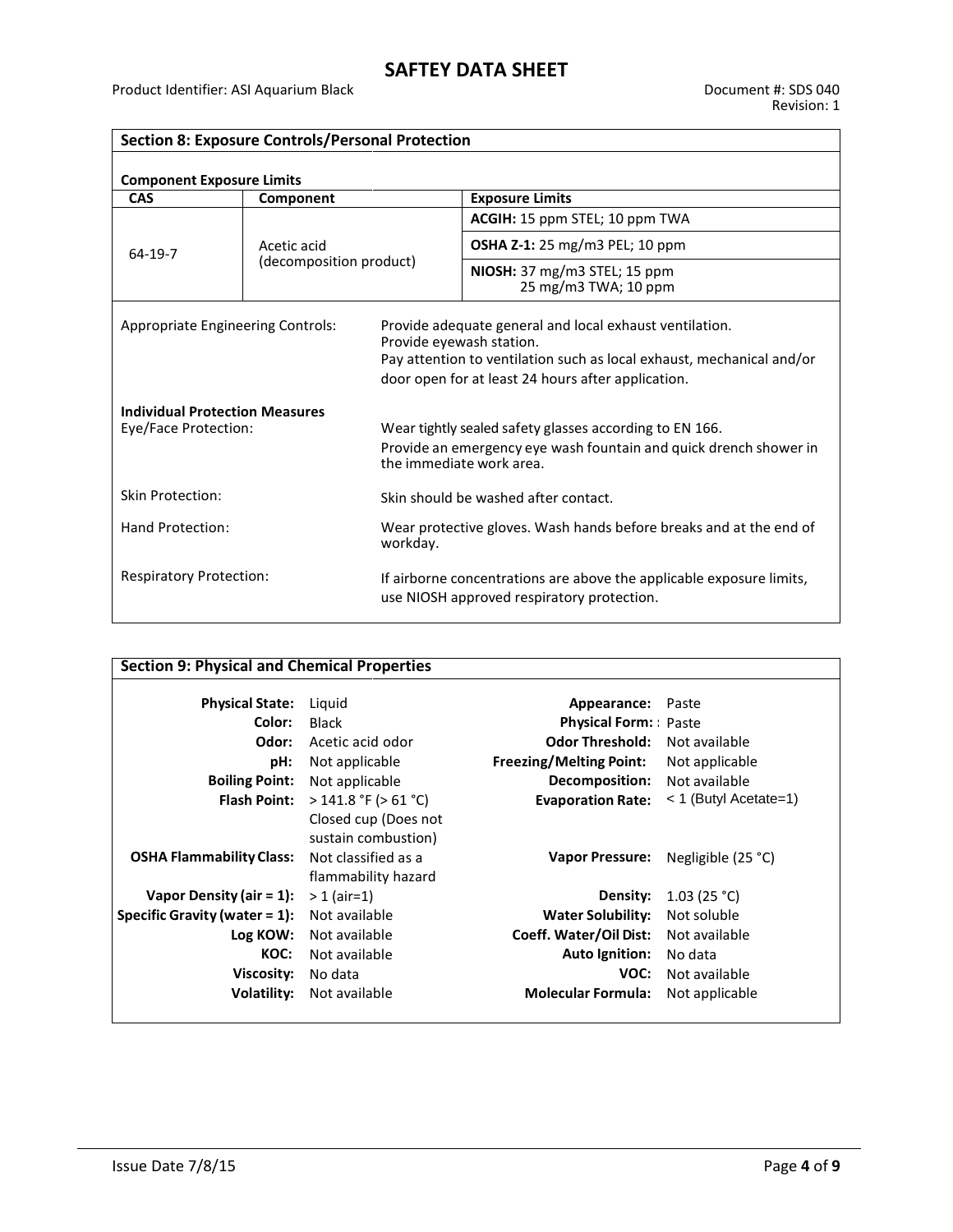| <b>Section 10: Stability and Reactivity</b> |                                                                                                                                                                                                                                                  |  |
|---------------------------------------------|--------------------------------------------------------------------------------------------------------------------------------------------------------------------------------------------------------------------------------------------------|--|
|                                             |                                                                                                                                                                                                                                                  |  |
| Reactivity:                                 | Not classified as a reactivity hazard.                                                                                                                                                                                                           |  |
| Chemical Stability:                         | Stable at normal temperatures and pressure.                                                                                                                                                                                                      |  |
| Possibility of Hazardous Reactions:         | Hazardous polymerization does not occur.                                                                                                                                                                                                         |  |
| Conditions to Avoid:                        | None known.                                                                                                                                                                                                                                      |  |
| Incompatible Materials:                     | Strong oxidizing materials, water, moisture                                                                                                                                                                                                      |  |
| Hazardous Decomposition Products:           | This product reacts with water, moisture or humid air to evolve<br>following compound: Acetic acid                                                                                                                                               |  |
|                                             | Thermal breakdown of this product during fire or very high heat<br>condition may evolve the following hazardous decomposition product:<br>Carbon oxides and traces of incompletely burned carbon compounds.<br>Silicon dioxide and Formaldehyde. |  |

| <b>Section 11: Toxicological Information</b>                                                                                                                   |                                                      |                                                          |                 |                |             |                 |
|----------------------------------------------------------------------------------------------------------------------------------------------------------------|------------------------------------------------------|----------------------------------------------------------|-----------------|----------------|-------------|-----------------|
| <b>Acute Toxicity</b><br><b>Component Analysis - LD50/LC50</b>                                                                                                 |                                                      |                                                          |                 |                |             |                 |
| <b>CAS</b>                                                                                                                                                     | Component                                            |                                                          | <b>Result</b>   | <b>Species</b> | <b>Dose</b> | <b>Exposure</b> |
|                                                                                                                                                                |                                                      |                                                          |                 | Rat            | 3.31 g/kg   | N/A             |
|                                                                                                                                                                |                                                      |                                                          | LD50 Oral       | Rabbit         | 1200 mg/kg  | N/A             |
|                                                                                                                                                                | Acetic acid                                          |                                                          |                 | Mouse          | 4960 mg/kg  | N/A             |
| 64-19-7                                                                                                                                                        | (decomposition product)                              |                                                          |                 |                | 11.4 mg/L   | 4 hr            |
|                                                                                                                                                                |                                                      |                                                          | LC50 Inhalation | Mouse          | 5620 ppm    | 1 <sub>hr</sub> |
|                                                                                                                                                                |                                                      |                                                          |                 | Guinea pig     | 5000 ppm    | 1 <sub>hr</sub> |
|                                                                                                                                                                |                                                      |                                                          | LD50 Dermal     | Rabbit         | 1060 mg/kg  | N/A             |
| <b>Information on Likely Routes of Exposure</b><br>Inhalation:<br>Prolonged inhalation may be harmful.<br>Ingestion:<br>Expected to be a low ingestion hazard. |                                                      |                                                          |                 |                |             |                 |
| <b>Skin Contact:</b>                                                                                                                                           | No adverse effects due to skin contact are expected. |                                                          |                 |                |             |                 |
| Eye Contact:                                                                                                                                                   |                                                      | Direct contact with eyes may cause temporary irritation. |                 |                |             |                 |
| Immediate and Delayed Effects:                                                                                                                                 |                                                      | Direct contact with eyes may cause temporary irritation. |                 |                |             |                 |
| Medical Conditions Aggravated by<br>Exposure:                                                                                                                  |                                                      | No information is available.                             |                 |                |             |                 |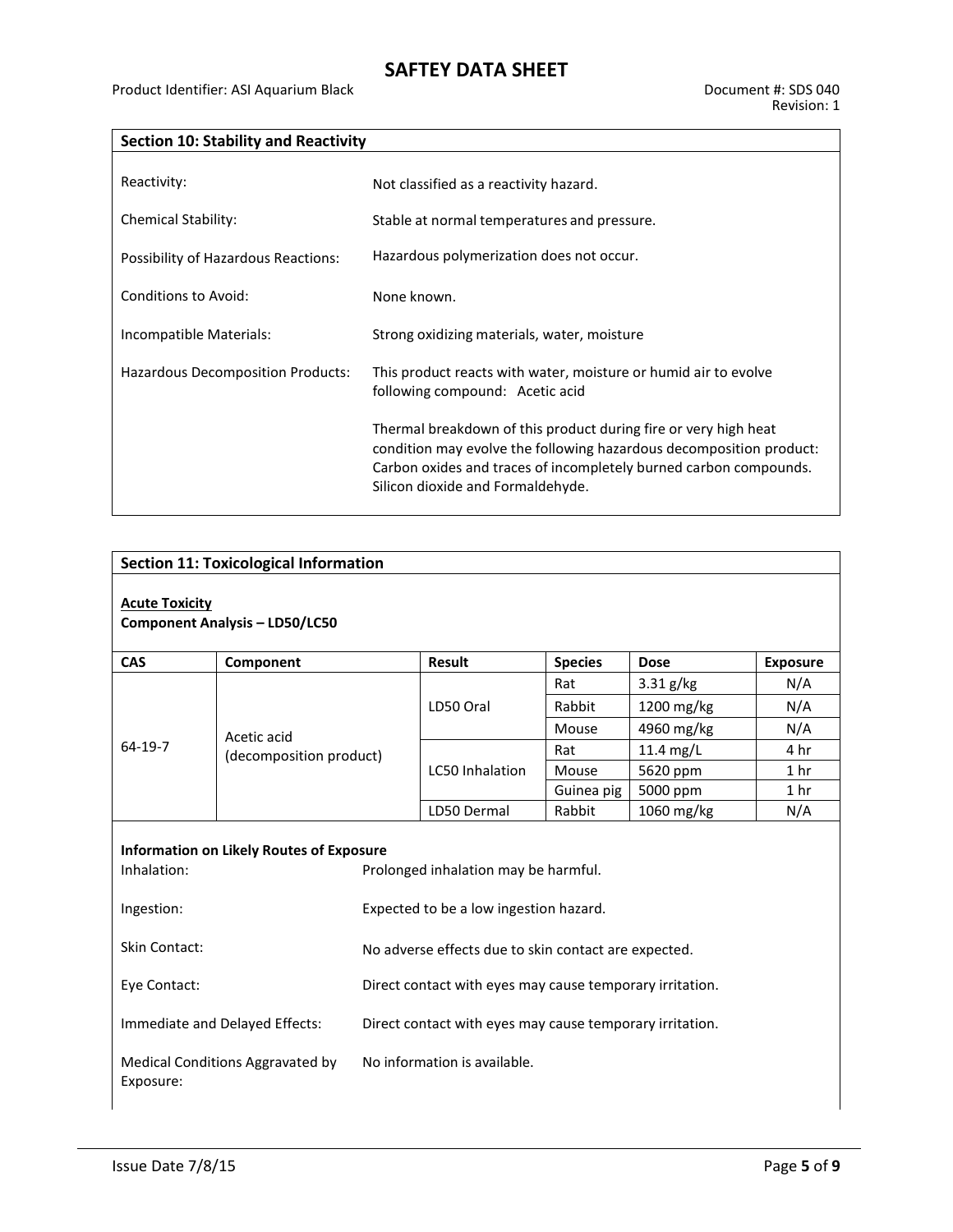Revision: 1

| Irritation/Corrosivity Data:      | Causes severe skin burns and eye damage. [Acetic acid]<br>SKIN-RABBIT: 500mg/24 r MILD [Octamethylcyclotetrasiloxane]                                                                   |  |
|-----------------------------------|-----------------------------------------------------------------------------------------------------------------------------------------------------------------------------------------|--|
|                                   | Causes serious eye damage. [Acetic acid]<br>EYE-RABBIT: MILD [Octamethylcyclotetrasiloxane]                                                                                             |  |
| <b>Respiratory Sensitization:</b> | Not available.                                                                                                                                                                          |  |
| Dermal Sensitization:             | No evidence of sensitization [Octamethylcyclotetrasiloxane]                                                                                                                             |  |
| Germ Cell Mutagenicity:           | Negative(Bacteria) [Octamethylcyclotetrasiloxane]                                                                                                                                       |  |
| Carcinogenicity:                  | The following material is embedded in the product and not available as<br>respirable dusts. When used as intended or as supplied, the product will not<br>Carbon black<br>pose hazards: |  |

### **Component Carcinogenicity**

| <b>CAS</b>                                             | Component                        | Result                                                                                                                                                                                                                                                                                                                                                                                                                                                                                                                                                                                                                                                                                                                                                                                                                                                                                                                                                                                                                                                                |  |
|--------------------------------------------------------|----------------------------------|-----------------------------------------------------------------------------------------------------------------------------------------------------------------------------------------------------------------------------------------------------------------------------------------------------------------------------------------------------------------------------------------------------------------------------------------------------------------------------------------------------------------------------------------------------------------------------------------------------------------------------------------------------------------------------------------------------------------------------------------------------------------------------------------------------------------------------------------------------------------------------------------------------------------------------------------------------------------------------------------------------------------------------------------------------------------------|--|
| 1333-86-4                                              | Carbon Black                     | IARC: Group 2B (possibly carcinogenic to humans)                                                                                                                                                                                                                                                                                                                                                                                                                                                                                                                                                                                                                                                                                                                                                                                                                                                                                                                                                                                                                      |  |
|                                                        |                                  | OSHA Specifically Regulated Substances (29 CFR 1910.1001-1050): Not listed.                                                                                                                                                                                                                                                                                                                                                                                                                                                                                                                                                                                                                                                                                                                                                                                                                                                                                                                                                                                           |  |
| Reproductive Toxicity:                                 |                                  | Octamethylcyclotetrasiloxane administered to rats by whole body<br>inhalation at concentrations of 500 and 700 ppm for 70 days prior to<br>mating, through mating, gestation and lactation resulted in decreases in<br>live litter size. Additionally, increases in the incidence of deliveries of<br>offspring extending over an unusually long time period (dystocia) were<br>observed at these concentrations. Statistically significant alterations in<br>these parameters were not observed in the lower concentrations<br>evaluated (300 and 70 ppm). In a previous range-finding study, rats<br>exposed to vapor concentrations of 700 ppm had decreases in the<br>number of implantation sites and live litter size. The significance of these<br>findings to humans is not known. [Octamethylcyclotetrasiloxane]                                                                                                                                                                                                                                             |  |
| Single Exposure:                                       | Specific Target Organ Toxicity - | Not available.                                                                                                                                                                                                                                                                                                                                                                                                                                                                                                                                                                                                                                                                                                                                                                                                                                                                                                                                                                                                                                                        |  |
| Specific Target Organ Toxicity -<br>Repeated Exposure: |                                  | Repeated inhalation or oral exposure of mice and rats to<br>octamethylcyclotetrasiloxane produced an increase in liver size. No gross<br>histopathological or significant clinical chemistry effects were observed.<br>An increase in liver metabolizing enzymes, as well as a transient increase<br>in the number of normal cells (hyperplasia) followed by an increase in cell<br>size (hypertrophy) were determined to be the underlying causes of the<br>liver enlargement. The biochemical mechanisms producing these effects<br>are highly sensitive in rodents, while similar mechanisms in humans are<br>insensitive. A two year combined chronic and carcinogenicity assay was<br>conducted on octamethylcyclotetrasiloxane. Rats were exposed by whole-<br>body vapor inhalation 6hrs/day, 5days/week for up to 104weeks to 0, 10,<br>30, 150 or 700ppm of octamethylcyclotetrasiloxane. The increase in<br>incidence of (uterine) endometrial cell hyperplasia and uterine adenomas<br>(benign tumors) were observed in female rats at 700ppm. Since these |  |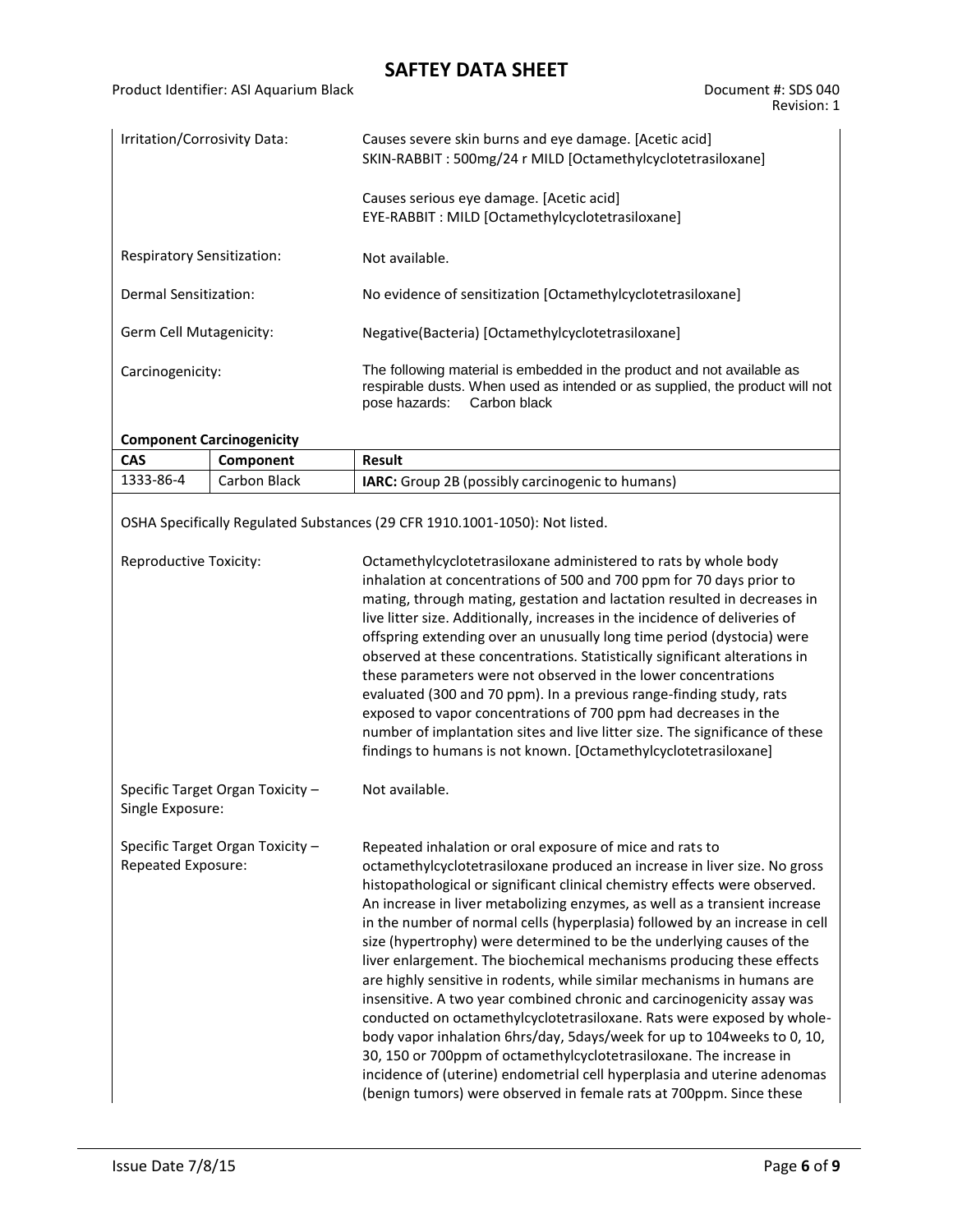|                           | effects only occurred at 700ppm, a level that greatly exceeds typical<br>workplace or consumer exposure, it is unlikely that industrial, commercial<br>or consumer uses of products containing octamethylcyclotetrasiloxane<br>would result in a significant risk to humans.<br>[Octamethylcyclotetrasiloxane] |
|---------------------------|----------------------------------------------------------------------------------------------------------------------------------------------------------------------------------------------------------------------------------------------------------------------------------------------------------------|
| <b>Aspiration Hazard:</b> | Not available.                                                                                                                                                                                                                                                                                                 |
| Further Information:      | This product reacts with water, moisture or humid air to evolve the<br>following compound: Acetic acid                                                                                                                                                                                                         |

| <b>Section 12: Ecological Information</b>                                                                                                                    |             |                                           |               |                                          |                   |                 |  |
|--------------------------------------------------------------------------------------------------------------------------------------------------------------|-------------|-------------------------------------------|---------------|------------------------------------------|-------------------|-----------------|--|
| <b>Ecotoxicity</b><br>May cause long lasting harmful effects to aquatic life. [Octamethylcyclotetrasiloxane]<br><b>Component Analysis - Aquatic Toxicity</b> |             |                                           |               |                                          |                   |                 |  |
| <b>CAS</b>                                                                                                                                                   | Component   | <b>Aquatic</b>                            | <b>Result</b> | <b>Species</b>                           | <b>Dose</b>       | <b>Exposure</b> |  |
| 64-19-7                                                                                                                                                      | Acetic acid | <b>Fish</b>                               | <b>LC50</b>   | <b>Bluegill (Lepomis</b><br>macrochirus) | 75 mg/L           | 48 hr           |  |
|                                                                                                                                                              |             | Invertebrates                             | <b>EC50</b>   | Water flea<br>(Daphnia magna)            | $65 \text{ mg/L}$ | 96 hr           |  |
| Persistence and Degradability:<br>No information available for the product.                                                                                  |             |                                           |               |                                          |                   |                 |  |
| Bioaccumulative Potential:<br>Bio concentration Factor(BCF) / (Fathead minnows) : 12400<br>[Octamethylcyclotetrasiloxane]                                    |             |                                           |               |                                          |                   |                 |  |
| Mobility in Soil:                                                                                                                                            |             | No information available for the product. |               |                                          |                   |                 |  |
| Biodegration:                                                                                                                                                |             | No information available for the product. |               |                                          |                   |                 |  |

| <b>Section 13: Disposal Considerations</b> |                                                                                                                                       |  |  |  |  |  |
|--------------------------------------------|---------------------------------------------------------------------------------------------------------------------------------------|--|--|--|--|--|
| Disposal Methods:                          | Dispose in accordance with all applicable federal, state/regional and<br>local laws and regulations.                                  |  |  |  |  |  |
| Disposal of Contaminated Packaging:        | Dispose of unused product properly. Empty containers should be taken<br>to an approved waste handling site for recycling or disposal. |  |  |  |  |  |
| <b>Component Waste Numbers:</b>            | The U.S. EPA has not published waste numbers for this product's<br>components.                                                        |  |  |  |  |  |

### **Section 14: Transport Information**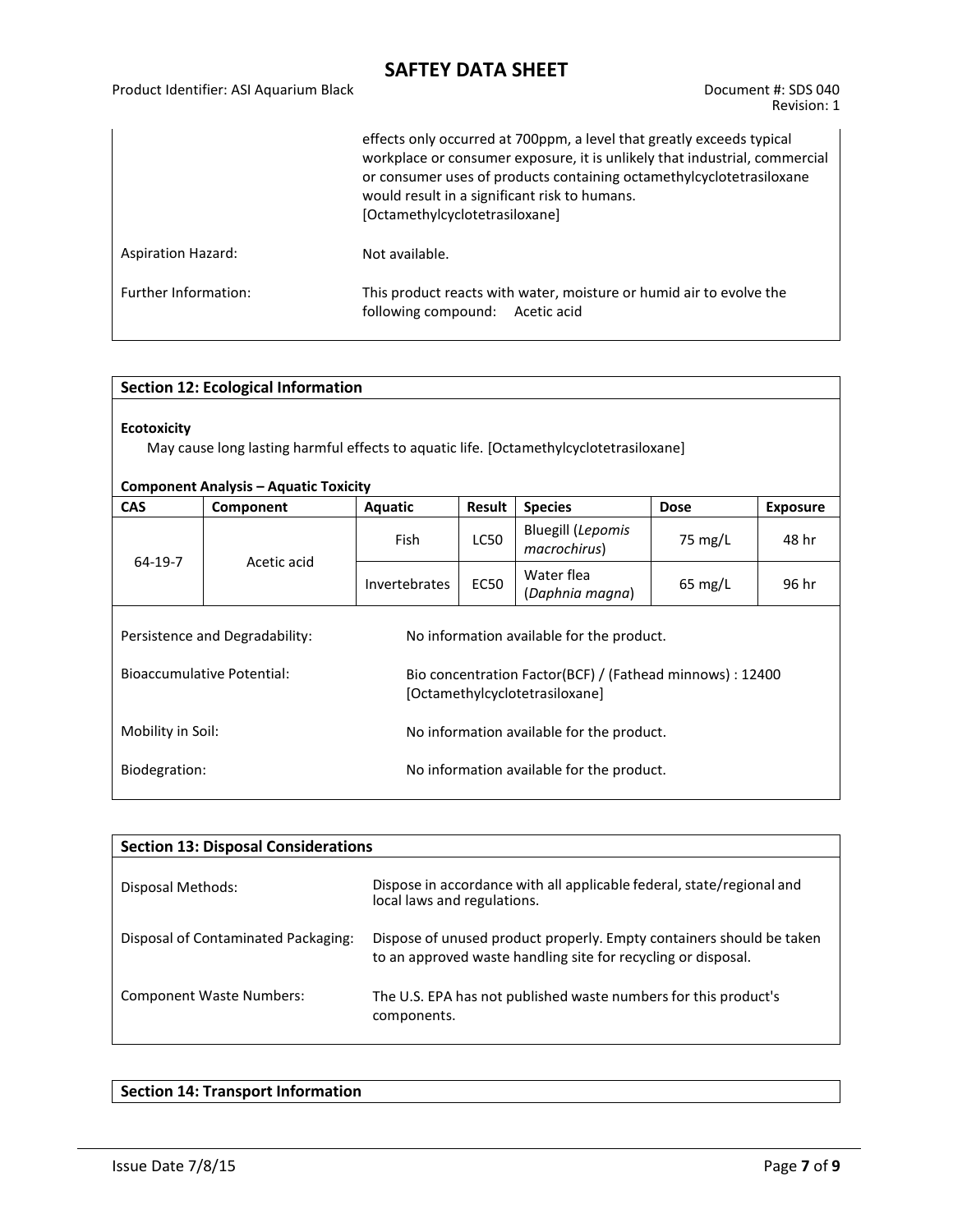Product Identifier: ASI Aquarium Black Document #: SDS 040

 $\Gamma$ 

| <b>International Regulation</b>      |                                                         |
|--------------------------------------|---------------------------------------------------------|
| IATA:                                | Not regulated as a dangerous good.                      |
| IMDG:                                | Not regulated as a dangerous good.                      |
| Transport in bulk according to Annex |                                                         |
| II of MARPOL 73/78 and the IBC Code: | This product is not intended to be transported in bulk. |
| <b>Domestic Regulation</b>           |                                                         |
| DOT:                                 | Not regulated as a dangerous good.                      |
|                                      |                                                         |

| <b>Section 15: Regulatory Information</b>                                                                                                                                                                                 |                                                                                                                                                                                                                                                                                           |           |            |                                                                                                   |           |     |           |           |           |            |
|---------------------------------------------------------------------------------------------------------------------------------------------------------------------------------------------------------------------------|-------------------------------------------------------------------------------------------------------------------------------------------------------------------------------------------------------------------------------------------------------------------------------------------|-----------|------------|---------------------------------------------------------------------------------------------------|-----------|-----|-----------|-----------|-----------|------------|
| <b>US Federal Regulations</b><br>This product is a "Hazardous Chemical" as defined by the OSHA Hazard Communication Standard,<br>29 CFR 1910.1200.                                                                        |                                                                                                                                                                                                                                                                                           |           |            |                                                                                                   |           |     |           |           |           |            |
| OSHA Specifically Regulated Substances (29 CFR 1910.1001-1050):<br>Not listed                                                                                                                                             |                                                                                                                                                                                                                                                                                           |           |            |                                                                                                   |           |     |           |           |           |            |
| SARA 302 Extremely Hazardous                                                                                                                                                                                              |                                                                                                                                                                                                                                                                                           |           |            |                                                                                                   |           |     |           |           |           |            |
| Substances:                                                                                                                                                                                                               | None contained in product.                                                                                                                                                                                                                                                                |           |            |                                                                                                   |           |     |           |           |           |            |
| <b>SARA 304:</b>                                                                                                                                                                                                          | Not applicable.                                                                                                                                                                                                                                                                           |           |            |                                                                                                   |           |     |           |           |           |            |
| SARA 311/312:                                                                                                                                                                                                             | None known.                                                                                                                                                                                                                                                                               |           |            |                                                                                                   |           |     |           |           |           |            |
| <b>SARA 313:</b>                                                                                                                                                                                                          | None known.                                                                                                                                                                                                                                                                               |           |            |                                                                                                   |           |     |           |           |           |            |
| TSCA:                                                                                                                                                                                                                     | All components of this product are listed on TSCA Inventory.                                                                                                                                                                                                                              |           |            |                                                                                                   |           |     |           |           |           |            |
| <b>US State Regulations</b><br>Massachusetts Right-to-Know - Substance List:<br>New Jersey Worker and Community Right-to-Know Act:<br>Pennsylvania Worker and Community Right-to-Know Law:<br>Rhode Island Right-to-Know: |                                                                                                                                                                                                                                                                                           |           |            | Carbon black (1333-86-4)<br>Carbon black (1333-86-4)<br>Carbon black (1333-86-4)<br>Not regulated |           |     |           |           |           |            |
| <b>California Proposition 65:</b>                                                                                                                                                                                         | WARNING! This product contains a chemical known to the state of California to<br>cause cancer.<br>The following material is embedded in the product and not available as<br>respirable dusts. When used as intended or as supplied, the product will not<br>pose hazards:<br>Carbon black |           |            |                                                                                                   |           |     |           |           |           |            |
| <b>Component Analysis - International Inventories</b>                                                                                                                                                                     |                                                                                                                                                                                                                                                                                           |           |            |                                                                                                   |           |     |           |           |           |            |
| Component                                                                                                                                                                                                                 | CAS                                                                                                                                                                                                                                                                                       | <b>US</b> | CA         | <b>EU</b>                                                                                         | <b>AU</b> | PH  | <b>JP</b> | <b>KR</b> | <b>CN</b> | <b>NZ</b>  |
| Carbon black                                                                                                                                                                                                              | 1333-86-4                                                                                                                                                                                                                                                                                 | Yes       | <b>DSL</b> | <b>EINECS</b>                                                                                     | Yes       | Yes | Yes       | Yes       | Yes       | <b>Yes</b> |
| Octamethylcyclotetrasiloxane<br>(Impurity)                                                                                                                                                                                | 556-67-2                                                                                                                                                                                                                                                                                  | Yes       | <b>DSL</b> | <b>EINECS</b>                                                                                     | Yes       | Yes | Yes       | Yes       | Yes       | Yes        |
|                                                                                                                                                                                                                           |                                                                                                                                                                                                                                                                                           |           |            |                                                                                                   |           |     |           |           |           |            |